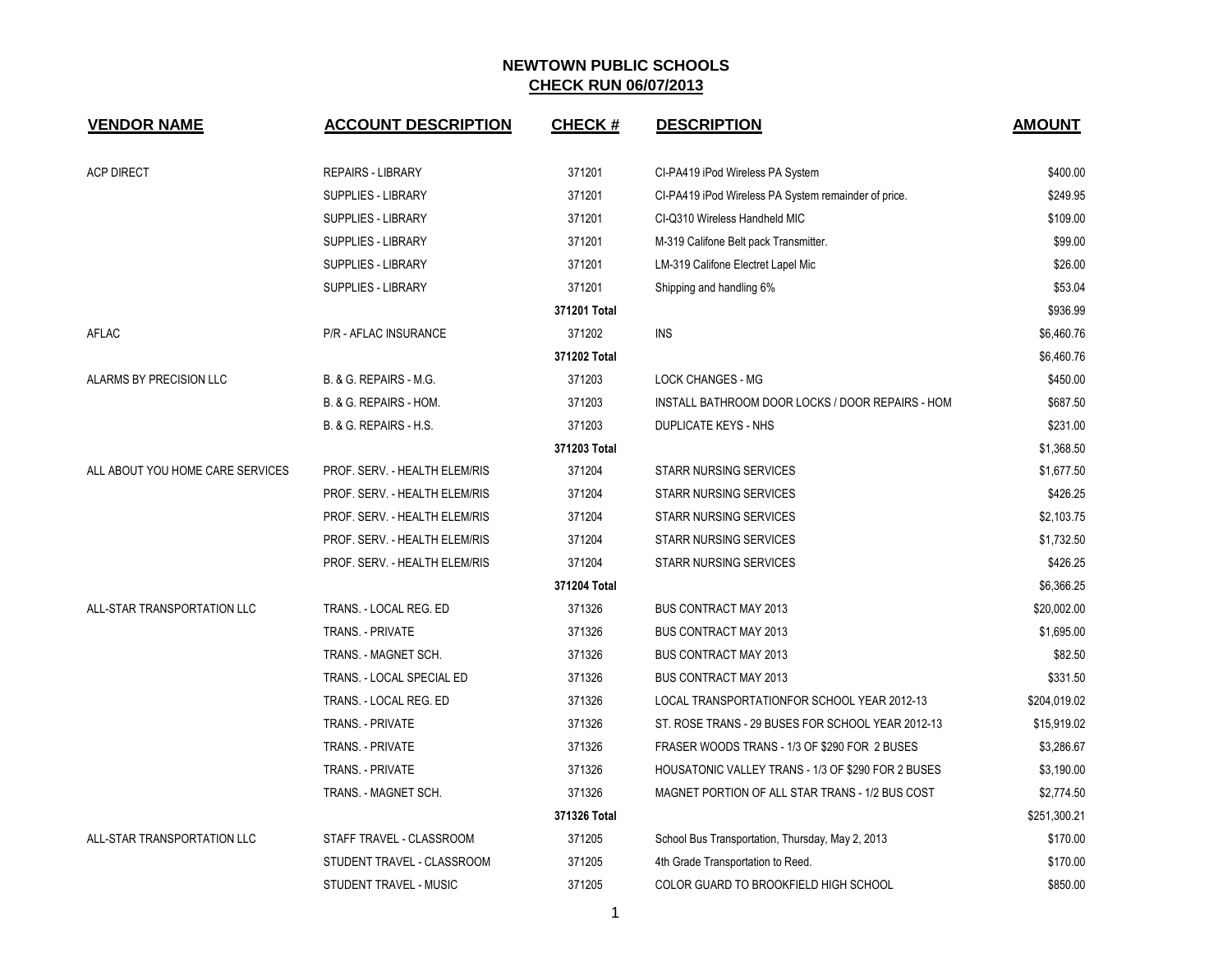| <b>VENDOR NAME</b>           | <b>ACCOUNT DESCRIPTION</b>       | <b>CHECK#</b> | <b>DESCRIPTION</b>                                       | <b>AMOUNT</b> |
|------------------------------|----------------------------------|---------------|----------------------------------------------------------|---------------|
| ALL-STAR TRANSPORTATION LLC  | STUDENT TRAVEL - MUSIC           | 371205        | Transportation for students to NHS for concert rehearsal | \$255.00      |
|                              | STUDENT TRAVEL - MUSIC           | 371205        | Transportation for students to NHS for concert rehearsal | \$170.00      |
|                              | STUDENT TRAVEL - MUSIC           | 371205        | Transportation for students to NHS for concert rehearsal | \$170.00      |
|                              |                                  | 371205 Total  |                                                          | \$1,785.00    |
| AMERICAN CONTRACTING LLC     | TRANS. - LOCAL REG. ED           | 371327        | LOCAL TRANSPORTATION FOR SCHOOL YEAR 2012-13             | \$6,820.00    |
|                              |                                  | 371327 Total  |                                                          | \$6,820.00    |
| AMERICAN RED CROSS           | STAFF TRAIN. - HEALTH ADMIN.     | 371206        | CPR/FIRST AID & AED TRAINING 2012/13                     | \$453.04      |
|                              |                                  | 371206 Total  |                                                          | \$453.04      |
| <b>APPERSON</b>              | INSTR. SUPPLIES - CLASSROOM      | 371207        | Item 27800 Test scoring sheets, 100 Q A-E                | \$300.00      |
|                              | INSTR. SUPPLIES - CLASSROOM      | 371207        | Item 23140, Item Analysis sheet                          | \$27.00       |
|                              | INSTR. SUPPLIES - CLASSROOM      | 371207        | Shipping                                                 | \$25.94       |
|                              | INSTR. SUPPLIES - SCIENCE        | 371207        | Item 28190, 9 digit and essay scan forms                 | \$265.00      |
|                              | <b>INSTR. SUPPLIES - SCIENCE</b> | 371207        | Replacement ink, Item 26370, Red ink-Jet cartridge       | \$84.00       |
|                              | <b>INSTR. SUPPLIES - SCIENCE</b> | 371207        | shipping                                                 | \$23.55       |
|                              |                                  | 371207 Total  |                                                          | \$725.49      |
| APPLE INC.                   | INSTR. SUPPLIES - GUIDANCE       | 371208        | MD511LL/A - iPod with Retina display Wi-Fi 32GB - Black  | \$599.00      |
|                              | INSTR. SUPPLIES - GUIDANCE       | 371208        | S4745LL/A - AppleCare+ for iPod                          | \$99.00       |
|                              |                                  | 371208 Total  |                                                          | \$698.00      |
| ARTISTIC DESIGNS LLC         | B. & G. REPAIRS - M.S.           | 371209        | INSTALL NEW WALKWAY BETWEEN PARKING LOTS - NMS           | \$1,700.00    |
|                              |                                  | 371209 Total  |                                                          | \$1,700.00    |
| ASCOM HASLER/GE CAP PROG     | EQUIP RENTAL - ADMIN.            | 371210        | LEASE FOR FOLDING MACHINE                                | \$158.47      |
|                              |                                  | 371210 Total  |                                                          | \$158.47      |
| AT&T                         | <b>TELEPHONE &amp; CABLE</b>     | 371212        | <b>SERVICES 2012/13</b>                                  | \$132.17      |
|                              |                                  | 371212 Total  |                                                          | \$132.17      |
| <b>AT&amp;T MOBILITY</b>     | TELEPHONE & CABLE                | 371213        | <b>SERVICES 2012/13</b>                                  | \$140.87      |
|                              |                                  | 371213 Total  |                                                          | \$140.87      |
| <b>ATOMIC</b>                | MEMBERSHIPS - CLASSROOM          | 369682        | Membership Hawley School                                 | (\$40.00)     |
|                              |                                  | 369682 Total  |                                                          | (\$40.00)     |
| THE BEE PUBLISHING CO.       | OFF. SUPPLIES - BUS. SERV.       | 371215        | <b>SUBSCRIPTION</b>                                      | \$40.00       |
|                              |                                  | 371215 Total  |                                                          | \$40.00       |
| BEHAVIORAL CONSULTING ASSOC. | PROF. SERV. - PSYCH/MED. EVAL.   | 371216        | <b>BCBA SERVICES DISTRICT</b>                            | \$6,720.00    |
|                              |                                  | 371216 Total  |                                                          | \$6,720.00    |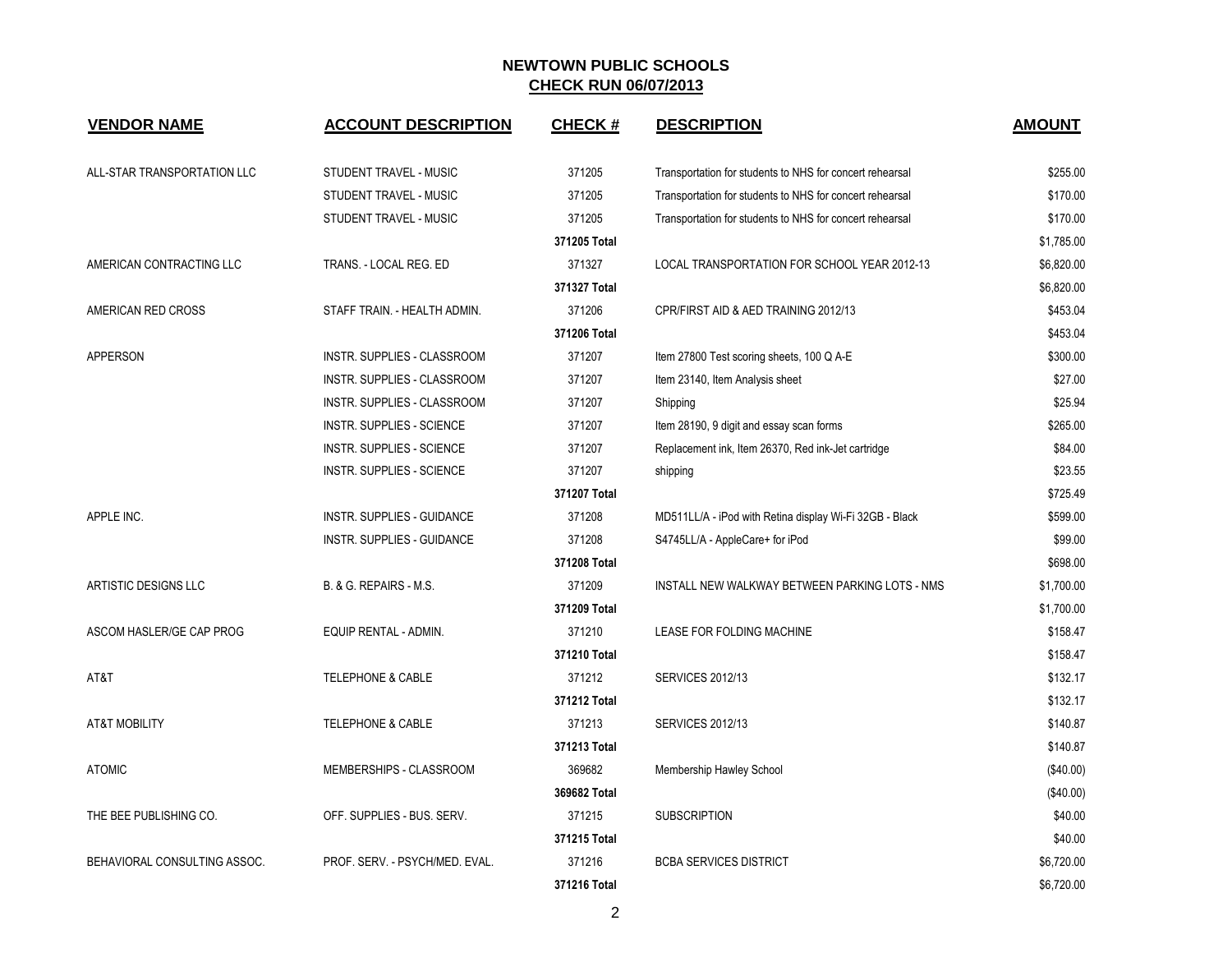| <b>VENDOR NAME</b>                 | <b>ACCOUNT DESCRIPTION</b>          | <b>CHECK#</b> | <b>DESCRIPTION</b>                                                      | <b>AMOUNT</b> |
|------------------------------------|-------------------------------------|---------------|-------------------------------------------------------------------------|---------------|
| BENDER PLUMBING SUPPLIES           | B. & G. REPAIRS - HOM.              | 371217        | LAVATORIES REPAIR PARTS - HOM                                           | \$161.06      |
|                                    |                                     | 371217 Total  |                                                                         | \$161.06      |
| BERCHEM, MOSES & DEVLIN, P.C.      | PROF. SERV. - SP. ED. LEGAL         | 371218        | <b>SERV</b>                                                             | \$2,045.00    |
|                                    |                                     | 371218 Total  |                                                                         | \$2,045.00    |
| BERKSHIRE SEPTIC & PORTABLE TOILET | <b>EQUIP RENTAL - SPORTS</b>        | 371219        | PORTABLE TOILETS FOR SCHOOL YEAR                                        | \$480.00      |
|                                    |                                     | 371219 Total  |                                                                         | \$480.00      |
| RONALD J. BIENKOWSKI               | STAFF TRAVEL - BUS. SERV.           | 371220        | MONTHLY TRAVEL 2012/13                                                  | \$300.00      |
|                                    |                                     | 371220 Total  |                                                                         | \$300.00      |
| <b>BLICK ART MATERIALS</b>         | <b>INSTR. SUPPLIES - ART</b>        | 371221        | Art supplies - see attached                                             | \$9.48        |
|                                    |                                     | 371221 Total  |                                                                         | \$9.48        |
| BLUE PELICAN BOOK CO.              | <b>INSTR. SUPPLIES - MATH</b>       | 371222        | JAVA RESOURCE MATERIAL -PLATINUM ED DVD SET                             | \$399.95      |
|                                    | <b>INSTR. SUPPLIES - MATH</b>       | 371222        | <b>SHIPPING</b>                                                         | \$7.00        |
|                                    |                                     | 371222 Total  |                                                                         | \$406.95      |
| KATHY BOETTNER                     | STAFF TRAVEL - ADMIN.               | 371223        | PROF DEV. TRAVEL                                                        | \$41.25       |
|                                    |                                     | 371223 Total  |                                                                         | \$41.25       |
| THE BOOKSOURCE                     | OTHER SUPPLIES - STAFF DEVELOP.     | 371224        | Reading supplies for NMS                                                | \$1,206.38    |
|                                    | OTHER SUPPLIES - STAFF DEVELOP.     | 371224        | Reading Materials for RIS                                               | \$2,060.82    |
|                                    | TEXTBOOKS - CLASSROOM               | 371224        | Kindergarten Reading Workshop                                           | \$26.94       |
|                                    | TEXTBOOKS - CLASSROOM               | 371224        | Monkey Business, #978-07636-0773-9                                      | \$26.94       |
|                                    | TEXTBOOKS - CLASSROOM               | 371224        | Piggy and Dad Play, #978-0-7636-1333-4, NO S/H                          | \$26.94       |
|                                    |                                     | 371224 Total  |                                                                         | \$3.348.02    |
| CAREY WIPER & SUPPLY CO.           | <b>B&amp;G SUPPLIES - CUSTODIAL</b> | 371225        | ALL AMERICAN PREMIER - CUST SUPPLIES                                    | \$729.00      |
|                                    |                                     | 371225 Total  |                                                                         | \$729.00      |
| CAROLINA BIOLOGICAL SUPPLY COMPANY | <b>INSTR. SUPPLIES - CLASSROOM</b>  | 371226        | Science supplies-please see attached (Please do not ship until 4/30/13) | \$270.11      |
|                                    | INSTR. SUPPLIES - CLASSROOM         | 371226        | Shipping                                                                | \$115.97      |
|                                    | INSTR. SUPPLIES - SCIENCE           | 371226        | Uncharged Shipping cost from PO 30885                                   | \$161.33      |
|                                    |                                     | 371226 Total  |                                                                         | \$547.41      |
| <b>CAS TREASURER</b>               | MEMBERSHIPS - SUPER.                | 369010        | CAS ELEM SCH 2012-13 MEMBERSHIP                                         | (\$130.00)    |
|                                    |                                     | 369010 Total  |                                                                         | (\$130.00)    |
| CASCADE SCHOOL SUPPLIES INC.       | OFF. SUPPLIES - ADMIN.              | 371227        | Index cards, 121577, white ruled, CONSORTIUM pricing, no shipping       | \$93.00       |
|                                    |                                     | 371227 Total  |                                                                         | \$93.00       |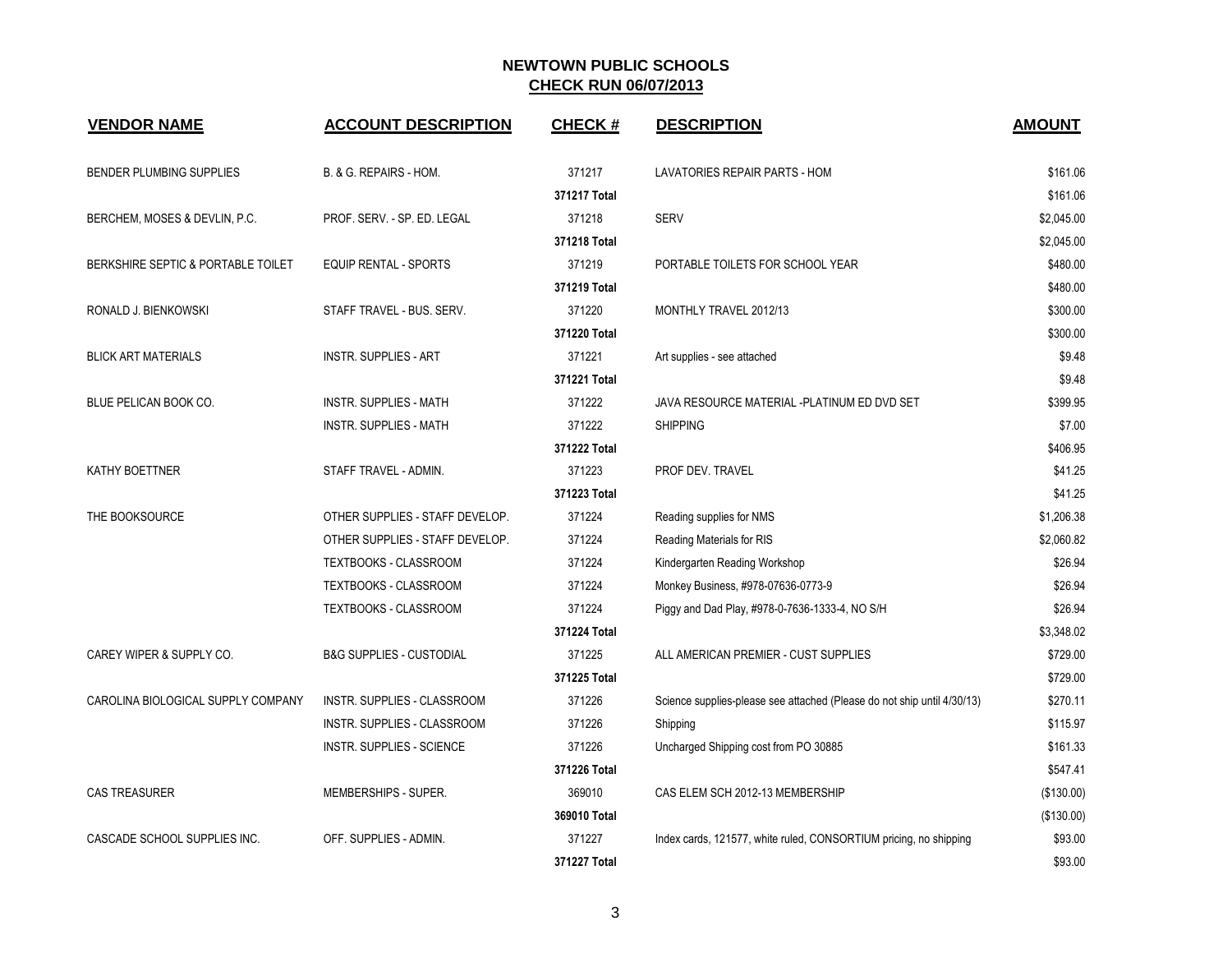| <b>VENDOR NAME</b>            | <b>ACCOUNT DESCRIPTION</b>            | <b>CHECK#</b> | <b>DESCRIPTION</b>                                        | <b>AMOUNT</b> |
|-------------------------------|---------------------------------------|---------------|-----------------------------------------------------------|---------------|
| <b>CCM SERVICES LLC</b>       | ELECTRICITY - H.S.                    | 371228        | ELECTRIC SUPPLY CONTRACT - MAY 2013                       | \$1,109.00    |
|                               |                                       | 371228 Total  |                                                           | \$1,109.00    |
| <b>CENGAGE LEARNING</b>       | <b>SUPPLIES - LIBRARY</b>             | 371229        | Gale Cengage Book Order *see attached*                    | \$27.56       |
|                               | SUPPLIES - LIBRARY                    | 371229        | Shipping                                                  | \$7.91        |
|                               |                                       | 371229 Total  |                                                           | \$35.47       |
| <b>CHARTER COMMUNICATIONS</b> | <b>TELEPHONE &amp; CABLE</b>          | 371230        | <b>SERVICES 2012/13</b>                                   | \$2,407.84    |
|                               |                                       | 371230 Total  |                                                           | \$2,407.84    |
| <b>CIRMA</b>                  | LIABILITY/UMBRELLA INS.               | 371231        | LAP REIMBURSABLE DEDUCTIBLE                               | \$713.00      |
|                               | LIABILITY/UMBRELLA INS.               | 371231        | LAP REIMBURSABLE DEDUCTIBLE                               | \$356.50      |
|                               |                                       | 371231 Total  |                                                           | \$1,069.50    |
| DAJ OCCUPATIONAL THERAPY LLC  | PROF. SERV. - OCCUP./PHYSICAL THERAPY | 371232        | OCCUPATIONAL THERAPY SERVICES                             | \$3,315.00    |
|                               |                                       | 371232 Total  |                                                           | \$3,315.00    |
| DATA MEMORY SYSTEMS INC.      | INSTR. SUPPLIES - INFO. TECH.         | 371233        | 1 GB 200 Pin DDR2-667 PC2-5300 SODIMM - memory for MSI    | \$575.00      |
|                               | INSTR. SUPPLIES - INFO. TECH.         | 371233        | Shipping                                                  | \$9.37        |
|                               |                                       | 371233 Total  |                                                           | \$584.37      |
| STEPHEN DAWSON                | STAFF TRAVEL - INFO. TECH.            | 371234        | TRAVEL MAY 2013                                           | \$113.00      |
|                               |                                       | 371234 Total  |                                                           | \$113.00      |
| DELL MARKETING L.P.           | INSTR. SUPPLIES - COMPUTER ED.        | 371235        | Items per attached quote, 1015060443238. Free shipping    | \$701.98      |
|                               |                                       | 371235 Total  |                                                           | \$701.98      |
| DEMCO INC.                    | SUPPLIES - LIBRARY                    | 371236        | P162-0504 Scotch 3750 2 inch clear packing tape.          | \$7.09        |
|                               | SUPPLIES - LIBRARY                    | 371236        | P806867 Pre-laminated 5/8 inch fluorescent yellow dots.   | \$35.63       |
|                               | SUPPLIES - LIBRARY                    | 371236        | P163-0530 3 line custom rubber stamp                      | \$25.65       |
|                               | SUPPLIES - LIBRARY                    | 371236        | P163-0530 3 line custom rubber stamp READING CONSULTANT   | \$12.83       |
|                               | SUPPLIES - LIBRARY                    | 371236        | P801410 Inker, Black. Price per CLC Bid # C 20081.        | \$2.13        |
|                               | SUPPLIES - LIBRARY                    | 371236        | Shipping and handling on custom order and other materials | \$10.95       |
|                               | INSTR. SUPPLIES - CLASSROOM           | 371236        | Library on Wheels, P121-2690                              | \$1,574.96    |
|                               | INSTR. SUPPLIES - CLASSROOM           | 371236        | Storage tubs, P808776 for library on wheels               | \$584.55      |
|                               | INSTR. SUPPLIES - CLASSROOM           | 371236        | shipping/handling                                         | \$196.41      |
|                               |                                       | 371236 Total  |                                                           | \$2,450.20    |
| <b>CHARLES DUMAIS</b>         | STAFF TRAVEL - ADMIN.                 | 371237        | <b>TRAVEL SIIP CONF</b>                                   | \$80.23       |
|                               | STAFF TRAVEL - ADMIN.                 | 371237        | <b>TRAVEL NEASC WORKSHOP</b>                              | \$31.08       |
|                               |                                       | 371237 Total  |                                                           | \$111.31      |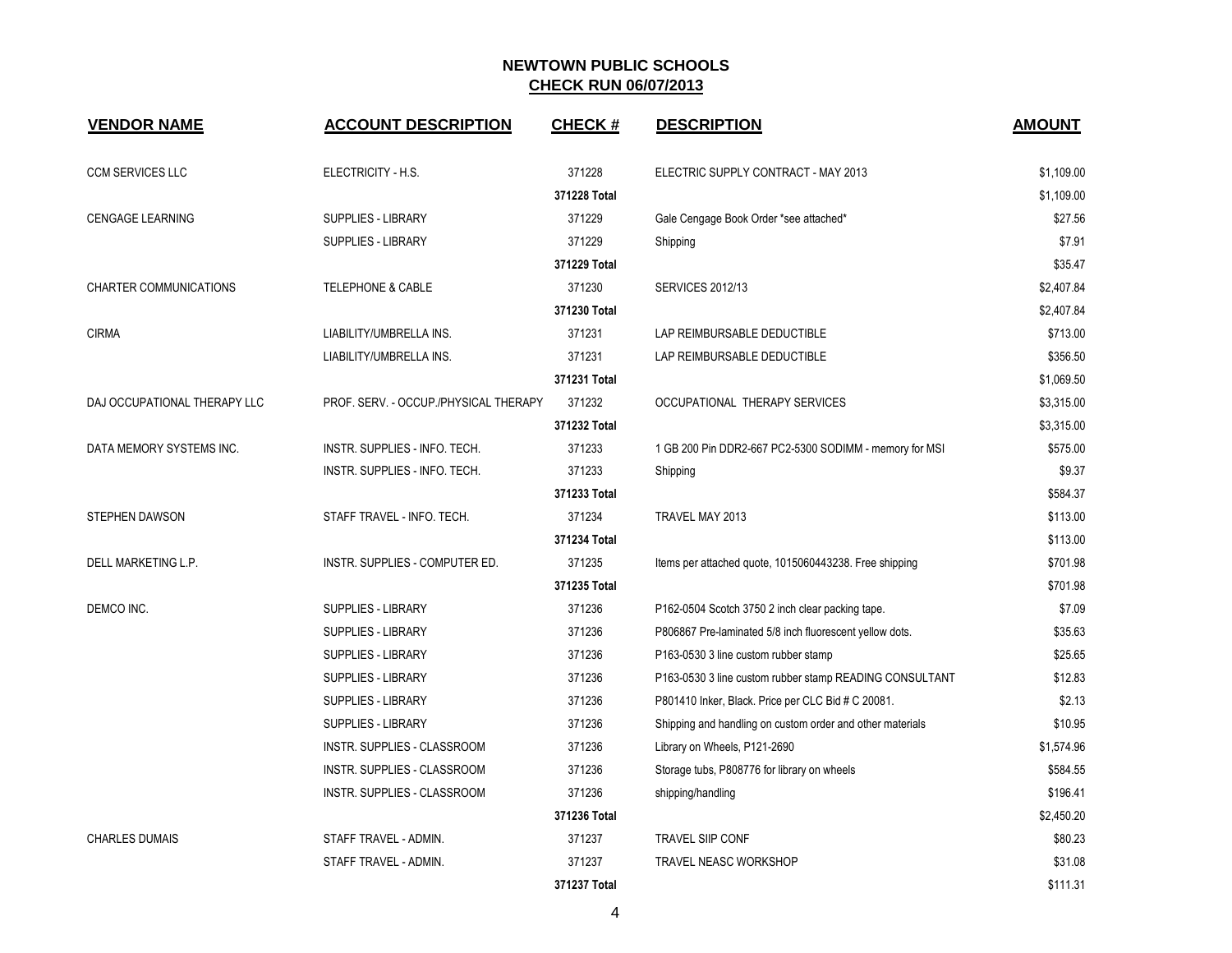| <b>VENDOR NAME</b>           | <b>ACCOUNT DESCRIPTION</b>    | <b>CHECK#</b> | <b>DESCRIPTION</b>                                     | <b>AMOUNT</b> |
|------------------------------|-------------------------------|---------------|--------------------------------------------------------|---------------|
|                              |                               |               |                                                        |               |
| AMY DUMOCH, M.A. CCC-SLP     | CONTRACTED SERV. - SP/HEAR.   | 371238        | CONSULTATION SERVICES TO DISTRICT SLPs                 | \$4,300.00    |
|                              |                               | 371238 Total  |                                                        | \$4,300.00    |
| EDUCATION CONNECTION         | STAFF TRAIN. - STAFF DEVELOP. | 371241        | <b>LEARNING SERV FEE</b>                               | \$450.00      |
|                              |                               | 371241 Total  |                                                        | \$450.00      |
| EDUCATION CONNECTION         | CONTRACTED SERV. - SUPER.     | 371240        | WESTERN CT SUPERINTENDENTS                             | \$565.00      |
|                              |                               | 371240 Total  |                                                        | \$565.00      |
| EDUCATION CONNECTION         | STAFF TRAIN. - CLASSROOM      | 371239        | Common Core State Standards and Physical Education     | \$49.00       |
|                              | STAFF TRAIN. - CLASSROOM      | 371239        | REGISTRATION FOR PHYSICAL EDUCATION SPRING WORKSHOP    | \$49.00       |
|                              |                               | 371239 Total  |                                                        | \$98.00       |
| <b>EXCEL TUTORING LLC</b>    | <b>TUTORS - HOMEBOUND</b>     | 371242        | HOMEBOUND TUTORING                                     | \$345.00      |
|                              | <b>TUTORS - HOMEBOUND</b>     | 371242        | HOMEBOUND TUTORING                                     | \$400.00      |
|                              | <b>TUTORS - HOMEBOUND</b>     | 371242        | HOMEBOUND TUTORING                                     | \$187.50      |
|                              | TUTORS - HOMEBOUND            | 371242        | HOMEBOUND TUTORING                                     | \$345.00      |
|                              | <b>TUTORS - HOMEBOUND</b>     | 371242        | HOMEBOUND TUTORING                                     | \$200.00      |
|                              | <b>TUTORS - HOMEBOUND</b>     | 371242        | HOMEBOUND TUTORING                                     | \$390.00      |
|                              | <b>TUTORS - HOMEBOUND</b>     | 371242        | HOMEBOUND TUTORING                                     | \$405.00      |
|                              | <b>TUTORS - HOMEBOUND</b>     | 371242        | HOMEBOUND TUTORING                                     | \$760.00      |
|                              | <b>TUTORS - HOMEBOUND</b>     | 371242        | HOMEBOUND TUTORING                                     | \$30.00       |
|                              | <b>TUTORS - HOMEBOUND</b>     | 371242        | HOMEBOUND TUTORING                                     | \$290.00      |
|                              | <b>TUTORS - HOMEBOUND</b>     | 371242        | HOMEBOUND TUTORING                                     | \$400.00      |
|                              | <b>TUTORS - HOMEBOUND</b>     | 371242        | <b>HOMEBOUND TUTORING</b>                              | \$75.00       |
|                              | <b>TUTORS - HOMEBOUND</b>     | 371242        | HOMEBOUND TUTORING                                     | \$405.00      |
|                              | TUTORS - HOMEBOUND            | 371242        | HOMEBOUND TUTORING                                     | \$65.00       |
|                              | <b>TUTORS - HOMEBOUND</b>     | 371242        | HOMEBOUND TUTORING                                     | \$355.00      |
|                              | <b>TUTORS - HOMEBOUND</b>     | 371242        | HOMEBOUND TUTORING                                     | \$362.50      |
|                              | <b>TUTORS - HOMEBOUND</b>     | 371242        | HOMEBOUND TUTORING                                     | \$610.00      |
|                              | <b>TUTORS - HOMEBOUND</b>     | 371242        | HOMEBOUND TUTORING                                     | \$550.00      |
|                              | <b>TUTORS - HOMEBOUND</b>     | 371242        | HOMEBOUND TUTORING                                     | \$30.00       |
|                              |                               | 371242 Total  |                                                        | \$6,205.00    |
| FOLLETT EDUCATIONAL SERVICES | <b>SUPPLIES - LIBRARY</b>     | 371243        | Hardcover and paperback 2014 Nutmeg books. NO SHIPPING | \$12.51       |
|                              | <b>TEXTBOOKS - CLASSROOM</b>  | 371243        | Readers Workshop, Gr. 2, Character in a Series         | \$58.14       |
|                              |                               | 371243 Total  |                                                        | \$70.65       |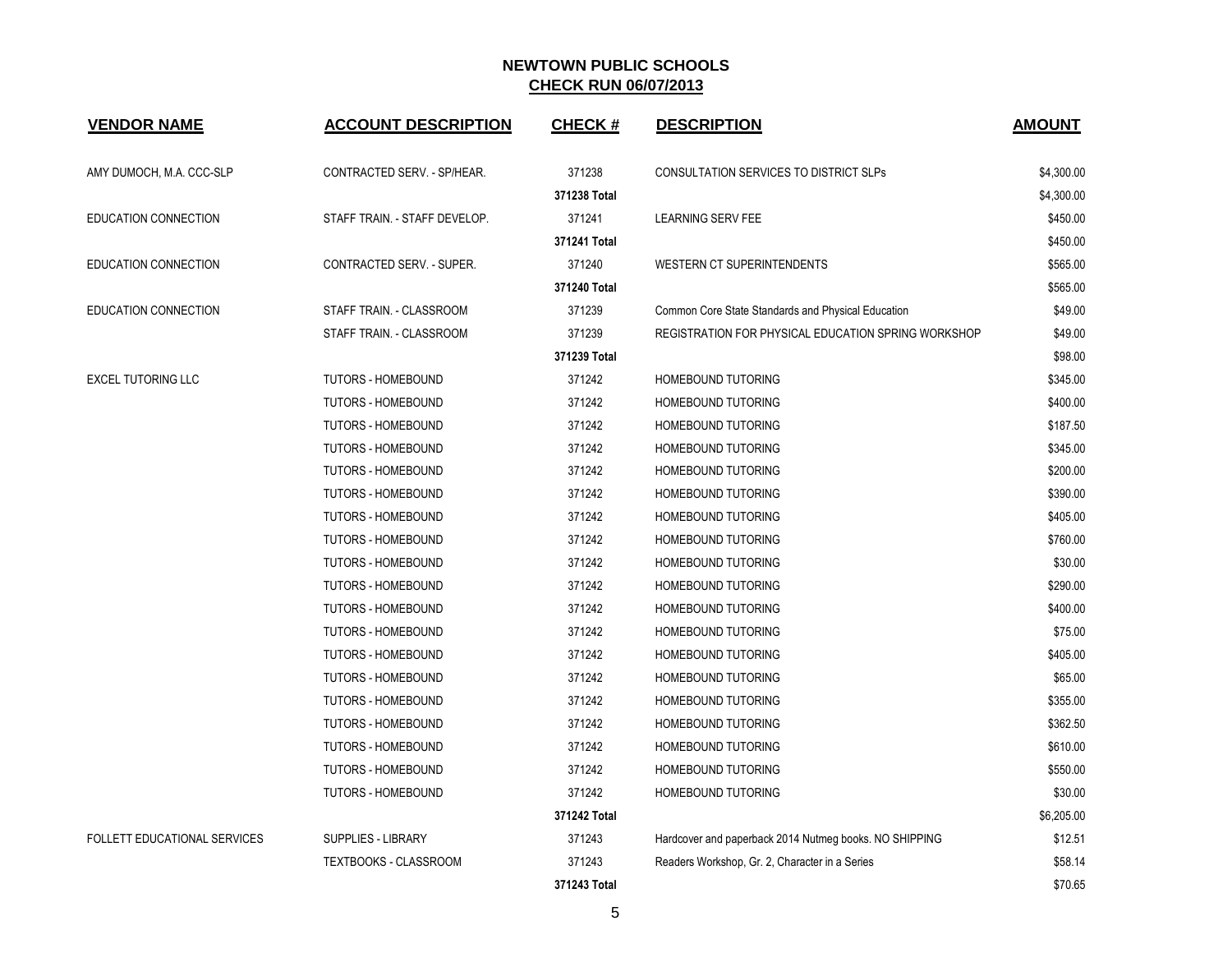| <b>VENDOR NAME</b>               | <b>ACCOUNT DESCRIPTION</b>          | <b>CHECK#</b> | <b>DESCRIPTION</b>                                | <b>AMOUNT</b> |
|----------------------------------|-------------------------------------|---------------|---------------------------------------------------|---------------|
| <b>FOLLETT LIBRARY RESOURCES</b> | SUPPLIES - LIBRARY                  | 371244        | Books and processing                              | \$1,960.20    |
|                                  | <b>SUPPLIES - LIBRARY</b>           | 371244        | Books and processing                              | \$83.80       |
|                                  | SUPPLIES - LIBRARY                  | 371244        | Cataloging/processing books.                      | \$118.07      |
|                                  | <b>SUPPLIES - LIBRARY</b>           | 371244        | Cataloging/processing A/V. NO SHIPPING.           | \$7.59        |
|                                  | SUPPLIES - LIBRARY                  | 371244        | Fiction/Non Fiction Books. Please see attached.   | \$371.49      |
|                                  | SUPPLIES - LIBRARY                  | 371244        | Fiction/Non Fiction Books                         | \$1,744.38    |
|                                  | SUPPLIES - LIBRARY                  | 371244        | E books and Digital. Please see attached.         | \$37.98       |
|                                  |                                     | 371244 Total  |                                                   | \$4,323.51    |
| LORRAINE D. FOSTER DAY SCHOOL    | TUITION - OUT-OF-DISTRICT           | 371245        | TUITION - OUT-OF-DISTRICT                         | \$4,699.99    |
|                                  | TUITION - OUT-OF-DISTRICT           | 371245        | TUITION - OUT-OF-DISTRICT                         | \$4,699.99    |
|                                  |                                     | 371245 Total  |                                                   | \$9,399.98    |
| THE FOUNDATION SCHOOL            | TUITION - OUT-OF-DISTRICT           | 371246        | TUITION - OUT-OF-DISTRICT                         | \$24,000.00   |
|                                  | TUITION - OUT-OF-DISTRICT           | 371246        | TUITION - OUT-OF-DISTRICT                         | \$24,000.00   |
|                                  | TUITION - OUT-OF-DISTRICT           | 371246        | TUITION - OUT-OF-DISTRICT                         | \$6,000.00    |
|                                  | <b>TUITION - OUT-OF-DISTRICT</b>    | 371246        | TUITION - OUT-OF-DISTRICT                         | \$6,000.00    |
|                                  | TUITION - OUT-OF-DISTRICT           | 371246        | TUITION - OUT-OF-DISTRICT                         | \$6,000.00    |
|                                  |                                     | 371246 Total  |                                                   | \$66,000.00   |
| THOM FREAS                       | CONTRACTED SERV. - MUSIC            | 371247        | CONCERT RECORDING- 5/9-5/20-5/22-5/23             | \$1,400.00    |
|                                  |                                     | 371247 Total  |                                                   | \$1,400.00    |
| <b>CARLEN GAINES</b>             | STAFF TRAIN. - INFO. TECH.          | 370789        | <b>CLASS FOR GOOGLE PRODUCTS</b>                  | (\$79.00)     |
|                                  |                                     | 370789 Total  |                                                   | (\$79.00)     |
| DR. LINDA A. GEJDA               | STAFF TRAVEL - SUPER.               | 371248        | MONTHLY TRAVEL 2012/13                            | \$300.00      |
|                                  |                                     | 371248 Total  |                                                   | \$300.00      |
| <b>GLOBAL MECHANICAL LLC</b>     | <b>B&amp;G CONTRACTED SERV.</b>     | 371249        | HVAC PREVENTIVE MAINT - HAW/SH/MG/NMS - 2012/2013 | \$9,817.25    |
|                                  | <b>B&amp;G CONTRACTED SERV.</b>     | 371249        | HVAC PREVENTIVE MAINT - HAW/SH/MG/NMS - 2012/2013 | \$9,817.25    |
|                                  | <b>B&amp;G CONTRACTED SERV.</b>     | 371249        | HVAC PREVENTIVE MAINT - HAW/SH/MG/NMS - 2012/2013 | \$9,817.25    |
|                                  |                                     | 371249 Total  |                                                   | \$29,451.75   |
| <b>GOOGLE</b>                    | CONTRACTED SERV. - INFO. TECH.      | 371250        | Additional Users for Google Archivi               | \$50.42       |
|                                  |                                     | 371250 Total  |                                                   | \$50.42       |
| <b>GRAINGER</b>                  | <b>B&amp;G SUPPLIES - CUSTODIAL</b> | 371251        | RECYCLING CONTAINERS - CUST SUPPLIES              | \$121.74      |
|                                  |                                     | 371251 Total  |                                                   | \$121.74      |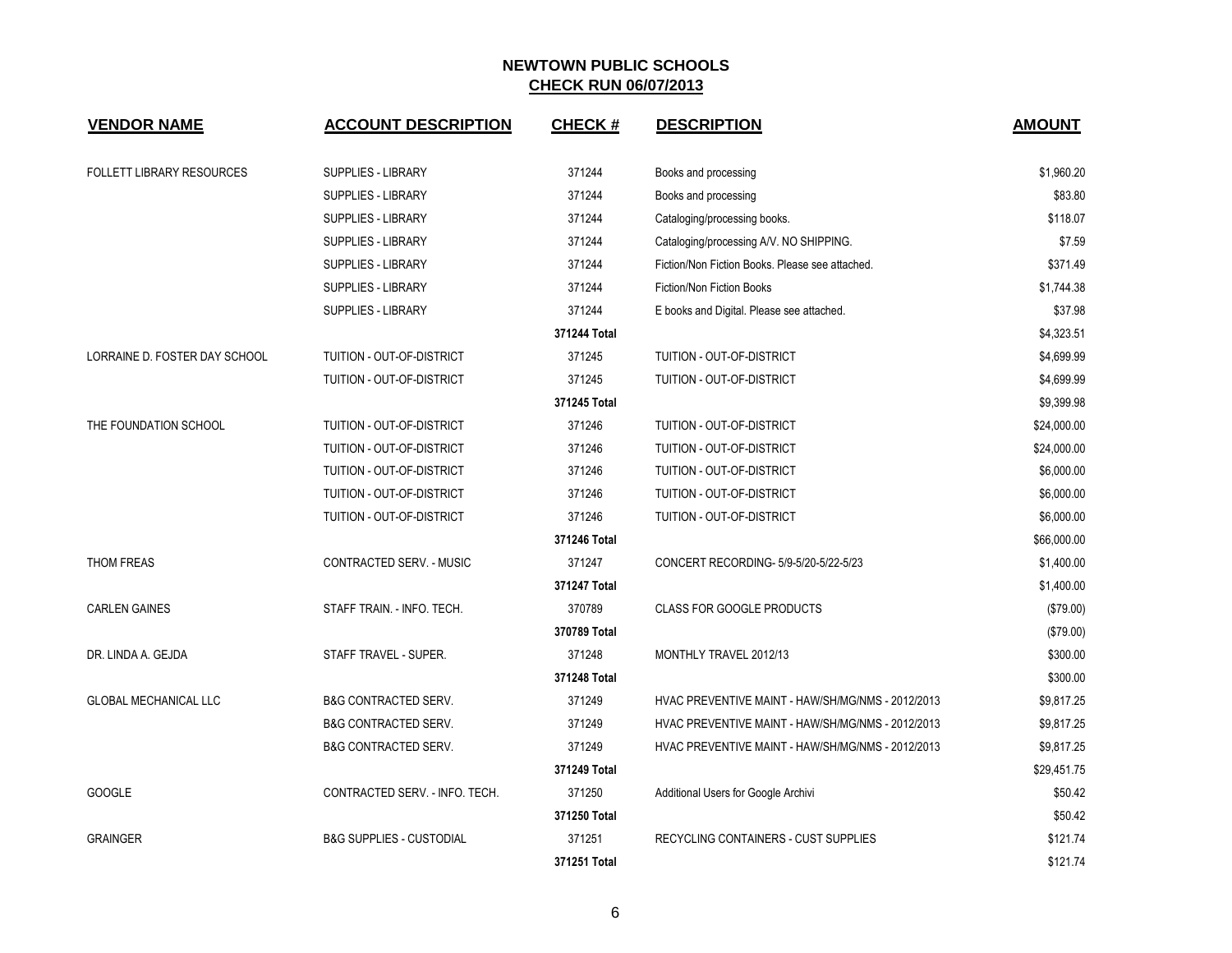| <b>VENDOR NAME</b>                                             | <b>ACCOUNT DESCRIPTION</b>          | <b>CHECK#</b> | <b>DESCRIPTION</b>                                       | <b>AMOUNT</b> |
|----------------------------------------------------------------|-------------------------------------|---------------|----------------------------------------------------------|---------------|
| HAT CITY PAPER & SUPPLY CO.                                    | <b>B&amp;G SUPPLIES - CUSTODIAL</b> | 371252        | TRASH LINERS - CUST SUPPLIES                             | \$1,196.00    |
|                                                                |                                     | 371252 Total  |                                                          | \$1,196.00    |
| HUSSEY SEATING COMPANY                                         | B. & G. REPAIRS - H.S.              | 371253        | REPAIR PARTS - NHS GYM BLEACHERS                         | \$580.00      |
|                                                                |                                     | 371253 Total  |                                                          | \$580.00      |
| IMAGE ONE PRINTING & GRAPHICS INC.                             | CONTRACTED SERV. - CLASSROOM        | 371254        | Additional financing for print of magazine               | \$1,990.00    |
|                                                                | PRINTING - CLASSROOM                | 371254        | Printing of Award winning Literary Magazine, Opus Optima | \$1,300.00    |
|                                                                |                                     | 371254 Total  |                                                          | \$3.290.00    |
| <b>INFOBASE PUBLISHING</b>                                     | SUPPLIES - LIBRARY                  | 371255        | See attached list of books                               | \$4,577.50    |
|                                                                | <b>SUPPLIES - LIBRARY</b>           | 371255        | Shipping and handling                                    | \$320.43      |
|                                                                | SUPPLIES - LIBRARY                  | 371255        | See attached list of books                               | \$31.50       |
|                                                                | <b>SUPPLIES - LIBRARY</b>           | 371255        | Shipping and handling                                    | \$2.21        |
|                                                                |                                     | 371255 Total  |                                                          | \$4,931.64    |
| INSTITUTE FOR EDUCATIONAL DEVELOPMENT STAFF TRAIN. - CLASSROOM |                                     | 371256        | CCSS MATH STANDARDS- CODE-392437                         | \$219.00      |
|                                                                | STAFF TRAIN. - CLASSROOM            | 371256        | REGISTRATION FOR CATHY HALL CCSS MATH STANDARDS          | \$219.00      |
|                                                                |                                     | 371256 Total  |                                                          | \$438.00      |
| LISA JOHNS                                                     | STAFF TRAVEL - INFO. TECH.          | 371257        | TRAVEL MAY 2013                                          | \$80.51       |
|                                                                |                                     | 371257 Total  |                                                          | \$80.51       |
| <b>JOLLY FARMER PRODUCTS</b>                                   | INSTR. SUPPLIES - C.W.E.            | 371258        | <b>FLOWERS AND PLANTS</b>                                | \$104.50      |
|                                                                |                                     | 371258 Total  |                                                          | \$104.50      |
| JONES SCHOOL SUPPLY                                            | <b>INSTR. SUPPLIES - SCIENCE</b>    | 371259        | RS 406 BRONZE TROPHY WITH ENGRAVING                      | \$10.49       |
|                                                                | <b>INSTR. SUPPLIES - SCIENCE</b>    | 371259        | <b>SHIPPING</b>                                          | \$4.75        |
|                                                                |                                     | 371259 Total  |                                                          | \$15.24       |
| RACHEL KALISH                                                  | PROF. SERV. - SP/HEAR.              | 371260        | <b>STARR SPEECH SERVICES</b>                             | \$1,200.00    |
|                                                                |                                     | 371260 Total  |                                                          | \$1,200.00    |
| KAMCO SUPPLY CORP OF NEW ENGLAND                               | B. & G. REPAIRS - H.S.              | 371261        | DOOR CLOSURE FOR GIRLS LOCKER RM DOOR - NHS              | \$630.00      |
|                                                                |                                     | 371261 Total  |                                                          | \$630.00      |
| KINSLEY POWER SYSTEMS                                          | <b>EMERGENCY REPAIRS - HOM.</b>     | 371262        | KOHLER GENSET GENERATOR HOM                              | \$31,350.00   |
|                                                                |                                     | 371262 Total  |                                                          | \$31,350.00   |
| LACROSSE UNLIMITED TEAM SALES                                  | INSTR. SUPPLIES - SPORTS            | 371263        | HARD GOODS- HELMET CHINSTRAP-                            | \$420.00      |
|                                                                | <b>INSTR. SUPPLIES - SPORTS</b>     | 371263        | <b>SHIPPING</b>                                          | \$15.00       |
|                                                                |                                     | 371263 Total  |                                                          | \$435.00      |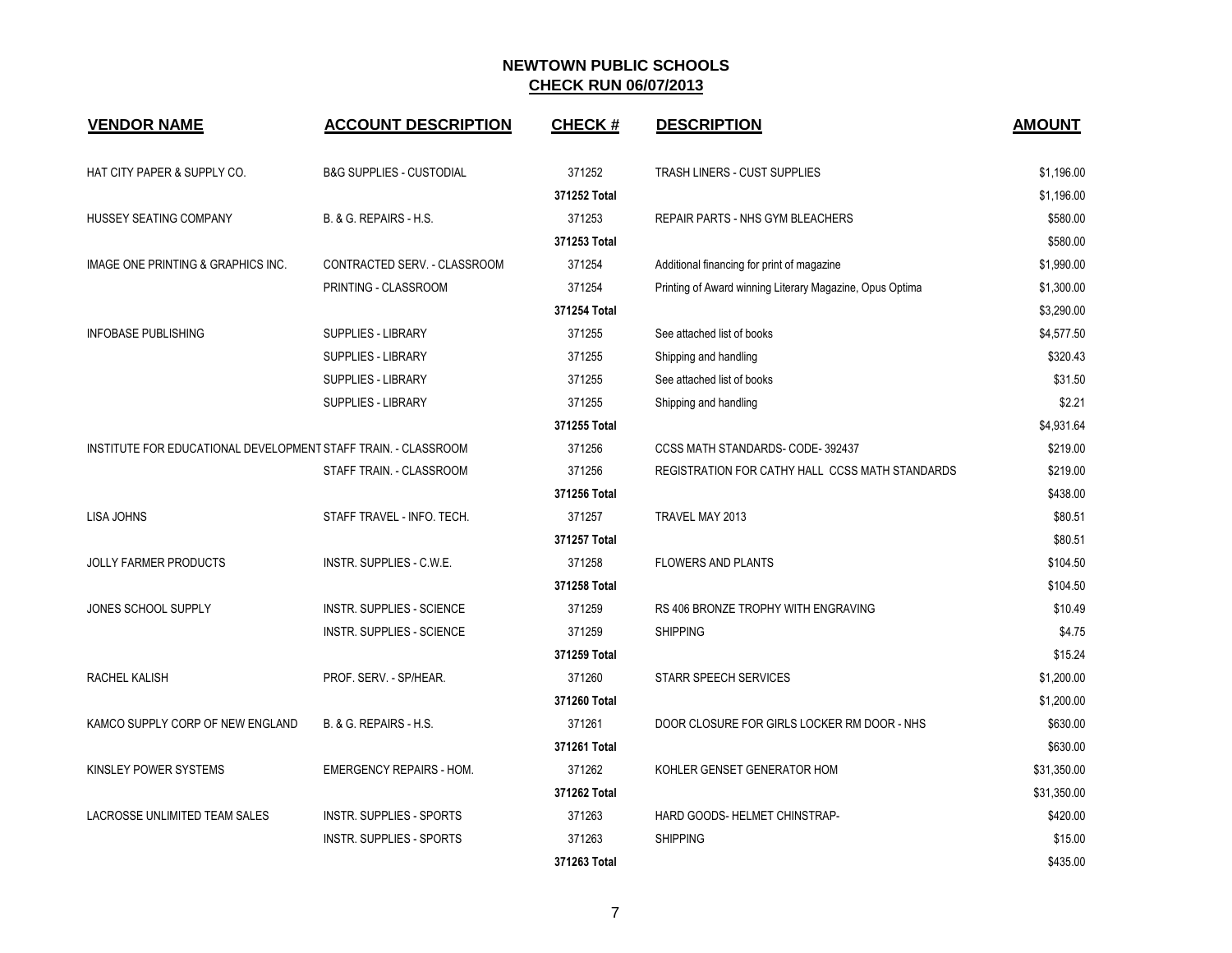| <b>VENDOR NAME</b>                 | <b>ACCOUNT DESCRIPTION</b>     | <b>CHECK#</b> | <b>DESCRIPTION</b>                                    | <b>AMOUNT</b> |
|------------------------------------|--------------------------------|---------------|-------------------------------------------------------|---------------|
| <b>LASER OPTIONS INC.</b>          | <b>SUPPLIES - LIBRARY</b>      | 371264        | Toner cartridge for Lexmark T640. No shipping.        | \$687.00      |
|                                    |                                | 371264 Total  |                                                       | \$687.00      |
| WILLIAM V. MACGILL & CO            | OFF. SUPPLIES - NONPUBLIC      | 371265        | Suction tubing #958 - STARR                           | \$5.95        |
|                                    | OFF. SUPPLIES - NONPUBLIC      | 371265        | Yank Auer suction device - #959 - STARR               | \$9.90        |
|                                    | OFF. SUPPLIES - NONPUBLIC      | 371265        | #1406 - Dental Floss                                  | \$14.00       |
|                                    | OFF. SUPPLIES - NONPUBLIC      | 371265        | #1407 = Wax                                           | \$5.82        |
|                                    | OFF. SUPPLIES - NONPUBLIC      | 371265        | #9750 - Eye Pads                                      | \$7.15        |
|                                    | OFF. SUPPLIES - NONPUBLIC      | 371265        | #74944 - Diphenhydramine                              | \$10.48       |
|                                    | OFF. SUPPLIES - NONPUBLIC      | 371265        | #74945 - 4oz liquid Diphenhydramine                   | \$29.40       |
|                                    | MEDICAL SUPPLIES - ELEM.       | 371265        | Shipping charge                                       | \$8.95        |
|                                    |                                | 371265 Total  |                                                       | \$91.65       |
| <b>WILLIAM V. MACGILL &amp; CO</b> | MEDICAL SUPPLIES - ELEM.       | 371266        | Peri-Wash-#74996                                      | \$102.96      |
|                                    | MEDICAL SUPPLIES - ELEM.       | 371266        | Pill crusher - #65120 - STARR                         | \$5.69        |
|                                    | MEDICAL SUPPLIES - ELEM.       | 371266        | flexicon-#2211 - 1 X 4 - 3 cases                      | \$18.75       |
|                                    | MEDICAL SUPPLIES - ELEM.       | 371266        | flexicon - #2220 - $2 \times 4$ - 3 bags              | \$12.75       |
|                                    | MEDICAL SUPPLIES - ELEM.       | 371266        | flexicon - #2230 - 3 X 4 - bags                       | \$21.00       |
|                                    | MEDICAL SUPPLIES - ELEM.       | 371266        | Steri-strips #15412 - 6 pks                           | \$12.48       |
|                                    | MEDICAL SUPPLIES - ELEM.       | 371266        | #122226 - Toothette Swabs STARR - N                   | \$26.00       |
|                                    | MEDICAL SUPPLIES - M.S.        | 371266        | #3498 - Tissues - 20 cases of 30 boxes                | \$588.00      |
|                                    |                                | 371266 Total  |                                                       | \$787.63      |
| DR. ANA PAULA MACHADO              | MEDICAL ADVISOR - HEALTH ADMIN | 371267        | <b>MEDICAL DIRECTOR</b>                               | \$769.20      |
|                                    |                                | 371267 Total  |                                                       | \$769.20      |
| MAHARD'S PIANO SERVICE, LLC        | <b>REPAIRS - MUSIC</b>         | 371268        | PIANO TUNING                                          | \$330.00      |
|                                    |                                | 371268 Total  |                                                       | \$330.00      |
| W.B. MASON., INC.                  | OFF. SUPPLIES - BUS. SERV.     | 371269        | <b>SUPPLIES 2012/13</b>                               | \$69.14       |
|                                    | OFF. SUPPLIES - BUS. SERV.     | 371269        | SUPPLIES 2012/13                                      | \$11.50       |
|                                    | OFF. SUPPLIES - BUS. SERV.     | 371269        | SUPPLIES 2012/13                                      | (\$18.00)     |
|                                    | OFF. SUPPLIES - BUS. SERV.     | 371269        | SUPPLIES 2012/13                                      | (\$12.00)     |
|                                    | OFF. SUPPLIES - BUS. SERV.     | 371269        | <b>SUPPLIES 2012/13</b>                               | \$58.35       |
|                                    | OFF. SUPPLIES - BUS. SERV.     | 371269        | SUPPLIES 2012/13                                      | \$33.96       |
|                                    | INSTR. SUPPLIES - CLASSROOM    | 371269        | Task chair, low back with arms, black mesh            | \$220.00      |
|                                    | INSTR. SUPPLIES - CLASSROOM    | 371269        | Classroom supplies, crayons, glue, envelopes, folders | (\$57.40)     |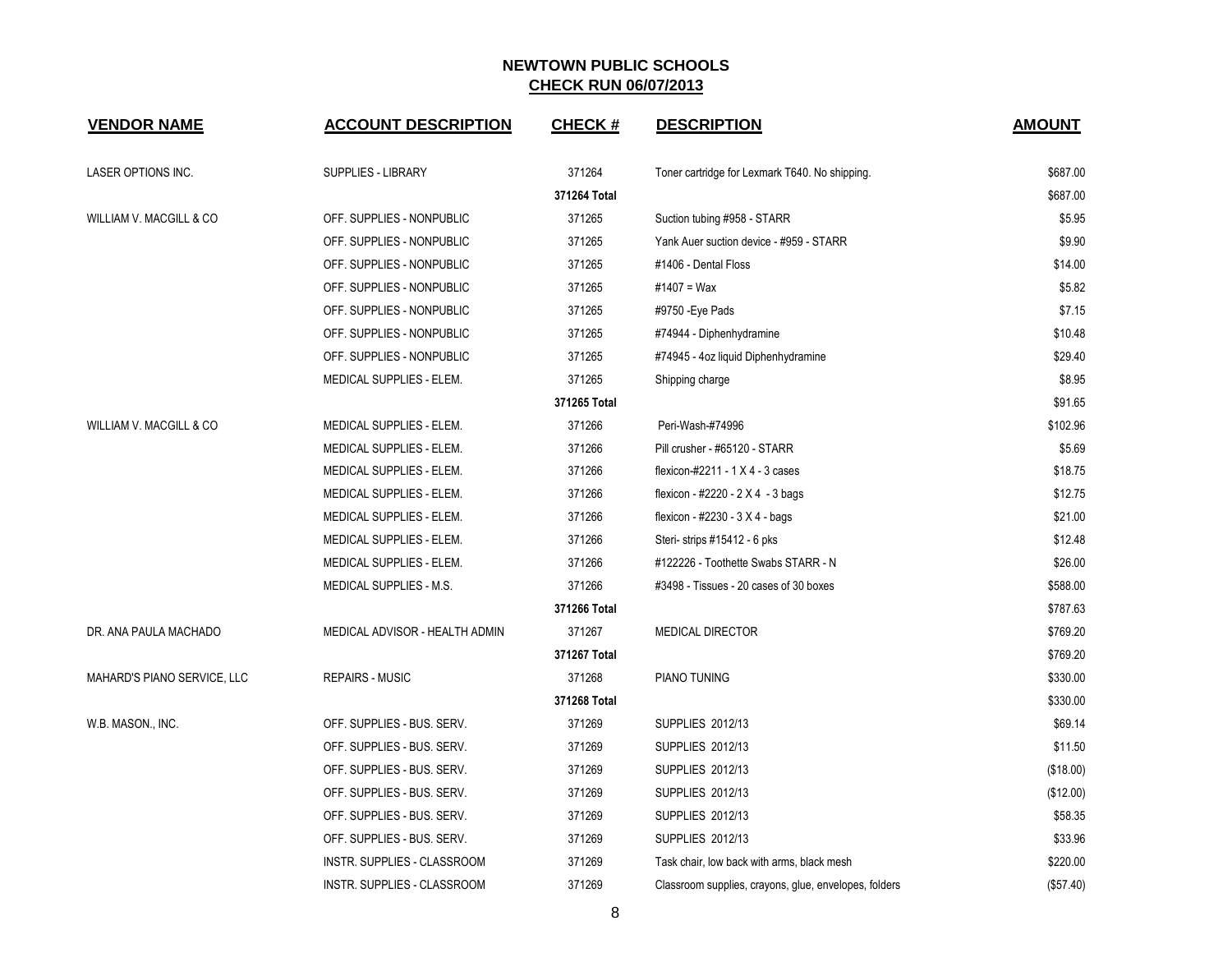| <b>VENDOR NAME</b>                                          | <b>ACCOUNT DESCRIPTION</b>          | <b>CHECK#</b> | <b>DESCRIPTION</b>                                      | <b>AMOUNT</b> |
|-------------------------------------------------------------|-------------------------------------|---------------|---------------------------------------------------------|---------------|
| W.B. MASON., INC.                                           | INSTR. SUPPLIES - CLASSROOM         | 371269        | Classroom supplies, crayons, glue, envelopes, folders   | \$30.50       |
|                                                             | INSTR. SUPPLIES - SP. ED. H.S.      | 371269        | FLASH DRIVES VER97087                                   | \$244.40      |
|                                                             |                                     |               |                                                         |               |
|                                                             | INSTR. SUPPLIES - CLASSROOM         | 371269        | ctns WBM 21200 white paper, 8.5 x 11-no shipping        | \$343.05      |
|                                                             |                                     | 371269 Total  |                                                         | \$923.50      |
| McCUTCHAN TRANSPORTATION                                    | TRANS. - LOCAL REG. ED              | 371328        | LOCAL TRANSPORTATION FOR SCHOOL YEAR 2012-13            | \$6,757.50    |
|                                                             |                                     | 371328 Total  |                                                         | \$6,757.50    |
| <b>BETTY MCFADDEN</b>                                       | INSTR. SUPPLIES - CLASSROOM         | 371270        | PARENT ORIENTATION                                      | \$14.03       |
|                                                             | INSTR. SUPPLIES - CLASSROOM         | 371270        | SUPPLIES PARENT ORIENTATION                             | \$78.21       |
|                                                             |                                     | 371270 Total  |                                                         | \$92.24       |
| MCKENNEY MECHANICAL CONTRACTORS INC. B. & G. REPAIRS - HOM. |                                     | 371271        | <b>BOILER REPAIR - HOM</b>                              | \$211.52      |
|                                                             |                                     | 371271 Total  |                                                         | \$211.52      |
| MELIORA ACADEMY INC.                                        | TUITION - OUT-OF-DISTRICT           | 371272        | TUITION - OUT-OF-DISTRICT                               | \$14,202.50   |
|                                                             |                                     | 371272 Total  |                                                         | \$14,202.50   |
| MODERN SCHOOL SUPPLIES                                      | INSTR. SUPPLIES - BUSINESS ED       | 371273        | LEAD POINTER- ISOMETRIC PAPER- RULER-SPRAY ADHESIVE     | \$679.91      |
|                                                             | INSTR. SUPPLIES - BUSINESS ED       | 371273        | LEAD POINTER- ISOMETRIC PAPER- RULER-SPRAY ADHESIVE     | \$26.80       |
|                                                             |                                     | 371273 Total  |                                                         | \$706.71      |
| MOORE MEDICAL LLC                                           | MEDICAL SUPPLIES - H.S.             | 371275        | See attached list - no shipping cost                    | \$467.36      |
|                                                             | <b>MEDICAL SUPPLIES - H.S.</b>      | 371275        | See attached list - no shipping cost                    | \$2.28        |
|                                                             | MEDICAL SUPPLIES - H.S.             | 371275        | See attached items. Please use Promo code #C392DSC2     | \$1,163.57    |
|                                                             |                                     | 371275 Total  |                                                         | \$1,633.21    |
| E. A. MORSE & CO. INC.                                      | <b>B&amp;G SUPPLIES - CUSTODIAL</b> | 371276        | NABC BATHROOM CLEANER - CUST SUPPLIES                   | \$2,727.36    |
|                                                             |                                     | 371276 Total  |                                                         | \$2,727.36    |
| MTM TRANSPORTATION INC.                                     | TRANS. - LOCAL REG. ED              | 371329        | <b>BUS CONTRACT MAY 2013</b>                            | \$5,552.50    |
|                                                             | TRANS. - PRIVATE                    | 371329        | <b>BUS CONTRACT MAY 2013</b>                            | \$1,677.50    |
|                                                             | TRANS. - MAGNET SCH.                | 371329        | <b>BUS CONTRACT MAY 2013</b>                            | \$6,001.00    |
|                                                             | TRANS. - NONNEWAUG                  | 371329        | <b>BUS CONTRACT MAY 2013</b>                            | \$4,620.00    |
|                                                             | TRANS. - VO/TECH.                   | 371329        | <b>BUS CONTRACT MAY 2013</b>                            | \$7,634.00    |
|                                                             | TRANS. - LOCAL SPECIAL ED           | 371329        | <b>BUS CONTRACT MAY 2013</b>                            | \$46,272.51   |
|                                                             | TRANS. - OUT-OF-DISTRICT            | 371329        | <b>BUS CONTRACT MAY 2013</b>                            | \$68,079.19   |
|                                                             |                                     | 371329 Total  |                                                         | \$139,836.70  |
| MUSIC & ARTS CENTER, INC.                                   | <b>REPAIRS - MUSIC</b>              | 371277        | For Band instrument repairs throughout the school year. | \$120.00      |
|                                                             | <b>REPAIRS - MUSIC</b>              | 371277        | For Band instrument repairs throughout the school year. | \$120.00      |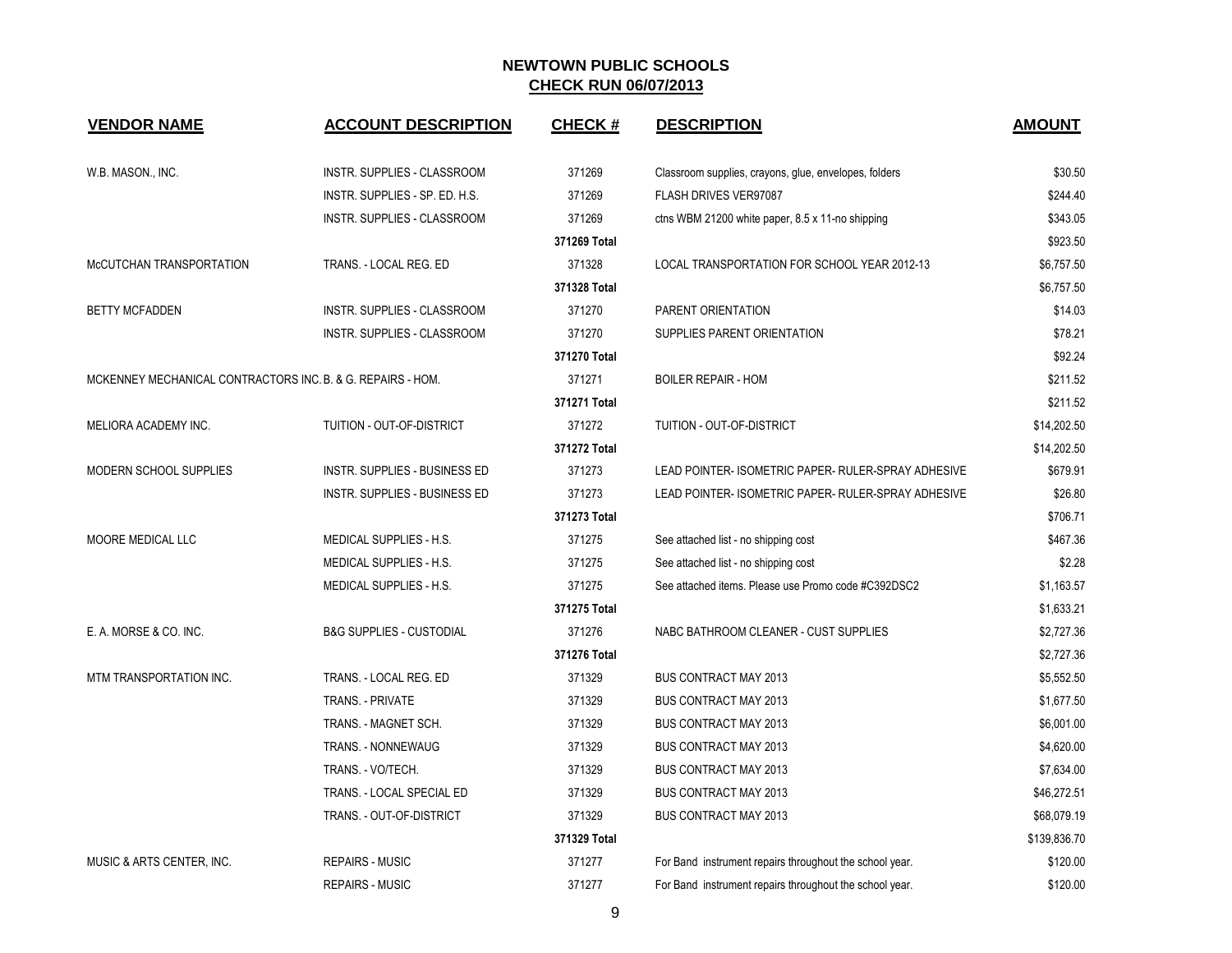| <b>VENDOR NAME</b>                                   | <b>ACCOUNT DESCRIPTION</b>       | <b>CHECK#</b> | <b>DESCRIPTION</b>                                      | <b>AMOUNT</b> |
|------------------------------------------------------|----------------------------------|---------------|---------------------------------------------------------|---------------|
| MUSIC & ARTS CENTER, INC.                            | <b>REPAIRS - MUSIC</b>           | 371277        | For Band instrument repairs throughout the school year. | \$58.00       |
|                                                      | <b>REPAIRS - MUSIC</b>           | 371277        | For Band instrument repairs throughout the school year. | \$61.79       |
|                                                      |                                  | 371277 Total  |                                                         | \$359.79      |
|                                                      | <b>REPAIRS - MUSIC</b>           | 371278        | repair of violin bow hair                               | \$95.00       |
|                                                      |                                  | 371278 Total  |                                                         | \$95.00       |
| <b>CAROLINE NAPOLI</b>                               | STAFF TRAVEL - CLASSROOM         | 371279        | <b>TRAVEL WORKSHOPS</b>                                 | \$66.22       |
|                                                      |                                  | 371279 Total  |                                                         | \$66.22       |
| NEW ENGLAND CTR FOR CHILDREN                         | <b>TUITION - OUT-OF-DISTRICT</b> | 371280        | TUITION - OUT-OF-DISTRICT                               | \$14,543.22   |
|                                                      |                                  | 371280 Total  |                                                         | \$14,543.22   |
| NEW ENGLAND FITNESS DISTRIBUTORS INC. REPAIRS - P.E. |                                  | 371281        | MAINTENANCE OF FITNESS EQUIPMENT                        | \$596.25      |
|                                                      |                                  | 371281 Total  |                                                         | \$596.25      |
| NEWTOWN BOARD OF EDUCATION                           | <b>MEDICAL INS. PREMIUMS</b>     | 371282        | LONG TERM DISABILITY                                    | \$3,165.85    |
|                                                      | <b>ADMINISTRATION FEES</b>       | 371282        | <b>DENTAL ADMIN</b>                                     | \$2,845.00    |
|                                                      | <b>ADMINISTRATION FEES</b>       | 371282        | <b>COBRAADMIN FSS</b>                                   | \$300.00      |
|                                                      | <b>ADMINISTRATION FEES</b>       | 371282        | RETIREE ADMIN FEE MAY 2013                              | \$240.00      |
|                                                      | LIFE INSURANCE                   | 371282        | AD &D PREMIUM                                           | \$1,165.42    |
|                                                      | LIFE INSURANCE                   | 371282        | <b>LIFE PREMIUM</b>                                     | \$5,827.10    |
|                                                      |                                  | 371282 Total  |                                                         | \$13,543.37   |
| <b>NEWTOWN CULINARY</b>                              | INSTR. SUPPLIES - CLASSROOM      | 371283        | SENIOR GRADUATION REHEARSAL LUNCHEON                    | \$487.50      |
|                                                      |                                  | 371283 Total  |                                                         | \$487.50      |
| TOWN OF NEWTOWN                                      | <b>DENTAL CLAIMS</b>             | 371284        | DENTAL PAYMENTS 2012-13 SELF-FUNDED                     | \$25,561.45   |
|                                                      |                                  | 371284 Total  |                                                         | \$25,561.45   |
| NEWTOWN YOUTH AND FAMILY SERVICES                    | CONTRACTED SERV. - CLASSROOM     | 371285        | 2012/13 HOMEWORK CLUB NMS                               | \$5,000.00    |
|                                                      |                                  | 371285 Total  |                                                         | \$5,000.00    |
| NICK'S RESTAURANT & CATERING                         | CONTRACTED SERV. - WORLD LANG.   | 371286        | FRENCH FIELD TRIP LUNCHEON                              | \$429.75      |
|                                                      |                                  | 371286 Total  |                                                         | \$429.75      |
| JERRY O'BRIEN ASSOCIATES, LLC.                       | CONTRACTED SERV. - GUIDANCE      | 371287        | Community Service Cords for Graduation                  | \$1,875.00    |
|                                                      | CONTRACTED SERV. - GUIDANCE      | 371287        | Shipping                                                | \$20.00       |
|                                                      |                                  | 371287 Total  |                                                         | \$1,895.00    |
| <b>ON-SITE SHREDDING</b>                             | CONTRACTED SERV. - BUS. SERV.    | 371288        | SHREDDING SERVICES AT CENTRAL OFFICE                    | \$35.00       |
|                                                      |                                  | 371288 Total  |                                                         | \$35.00       |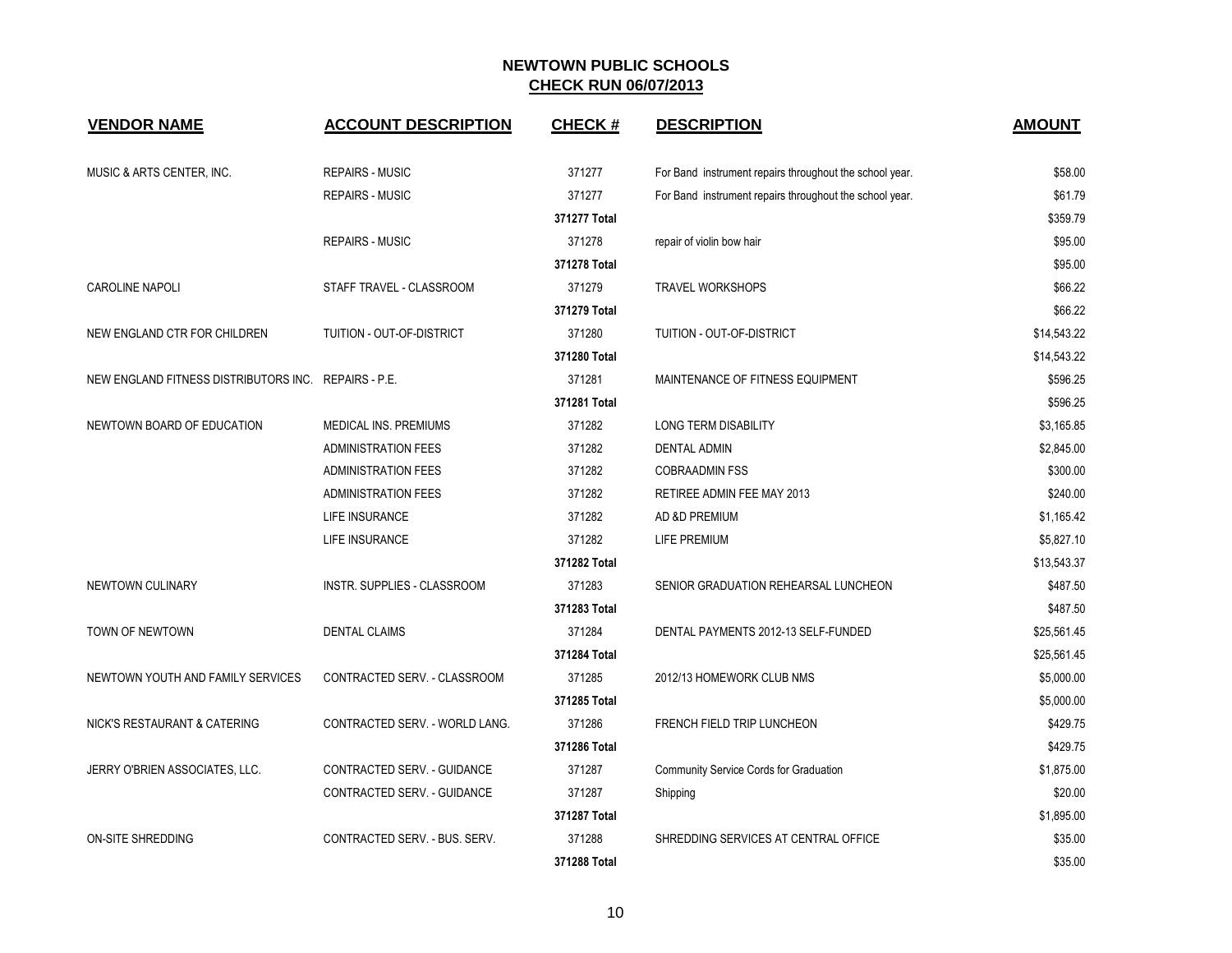| <b>VENDOR NAME</b>        | <b>ACCOUNT DESCRIPTION</b>       | <b>CHECK#</b> | <b>DESCRIPTION</b>                                              | <b>AMOUNT</b> |
|---------------------------|----------------------------------|---------------|-----------------------------------------------------------------|---------------|
| PANCHO'S AND GRINGO       | CONTRACTED SERV. - WORLD LANG.   | 371289        | SPANISH IMMERSION DAY- LUNCHEON                                 | \$727.94      |
|                           |                                  | 371289 Total  |                                                                 | \$727.94      |
| PATTERSON MEDICAL         | INSTR. SUPPLIES - SP. ED. PREK-8 | 371290        | <b>ACTIVITY CHAIR LARGE BLUE ITEM 557695</b>                    | \$195.90      |
|                           | INSTR. SUPPLIES - SP. ED. PREK-8 | 371290        | <b>SHIPPING</b>                                                 | \$9.90        |
|                           |                                  | 371290 Total  |                                                                 | \$205.80      |
| <b>EMANUEL N. PAVONE</b>  | TRANS. - LOCAL REG. ED           | 371330        | LOCAL TRANSPORTATION FOR SCHOOL YEAR 2012-13                    | \$6,820.00    |
|                           |                                  | 371330 Total  |                                                                 | \$6,820.00    |
| PCM-G                     | CONTRACTED SERV. - GUIDANCE      | 371291        | Office Jet Pro 8100 Eprinter                                    | \$139.00      |
|                           | CONTRACTED SERV. - GUIDANCE      | 371291        | Shipping                                                        | \$13.90       |
|                           |                                  | 371291 Total  |                                                                 | \$152.90      |
| <b>PEARSON</b>            | STAFF TRAIN. - STAFF DEVELOP.    | 371292        | Registration for PowerSchool Univer                             | \$2,200.00    |
|                           |                                  | 371292 Total  |                                                                 | \$2,200.00    |
| PEARSON EDUCATION INC.    | <b>INSTR. SUPPLIES - MATH</b>    | 371293        | Teaching Student Centered Math                                  | \$352.43      |
|                           | <b>INSTR. SUPPLIES - MATH</b>    | 371293        | Shipping                                                        | \$35.24       |
|                           |                                  | 371293 Total  |                                                                 | \$387.67      |
| <b>DENISE PETRUCCELLI</b> | STAFF TRAVEL - BUS. SERV.        | 371294        | <b>TRAVEL CIRMA</b>                                             | \$14.24       |
|                           |                                  | 371294 Total  |                                                                 | \$14.24       |
| PETTY CASH                | OFF. SUPPLIES - PUPIL SERV.      | 371295        | PETTY CASH                                                      | \$274.47      |
|                           |                                  | 371295 Total  |                                                                 | \$274.47      |
| <b>DEBRA PICKERING</b>    | STAFF TRAVEL - CLASSROOM         | 371296        | TRAVEL WORKSHOP COMMON CORE                                     | \$36.59       |
|                           |                                  | 371296 Total  |                                                                 | \$36.59       |
| JONATHAN POPE             | CONTRACTED SERV. - MUSIC         | 371161        | Piano Accompaniment services for winter and spring conferences  | (\$400.00)    |
|                           |                                  | 371161 Total  |                                                                 | (\$400.00)    |
| PYRAMID SCHOOL PRODUCTS   | OFF. SUPPLIES - ADMIN.           | 371297        | White board erasers, EXPO 81505                                 | \$67.50       |
|                           | OFF. SUPPLIES - ADMIN.           | 371297        | Expo dry erase markers, 4 color, EXPO 80074, CONSORTIUM pricing | \$87.60       |
|                           |                                  | 371297 Total  |                                                                 | \$155.10      |
| JOHN R. REED              | STAFF TRAVEL - SUPER.            | 371298        | TRAVEL MAY 2013                                                 | \$300.00      |
|                           | STAFF TRAVEL - SUPER.            | 371298        | TRAVEL JUNE 2013                                                | \$300.00      |
|                           |                                  | 371298 Total  |                                                                 | \$600.00      |
| RENSSELAER AT HARTFORD    | STAFF TRAIN - PUPIL SERV.        | 371299        | SPEC ED. LEADERSHIP FORUMS                                      | \$65.00       |
|                           |                                  | 371299 Total  |                                                                 | \$65.00       |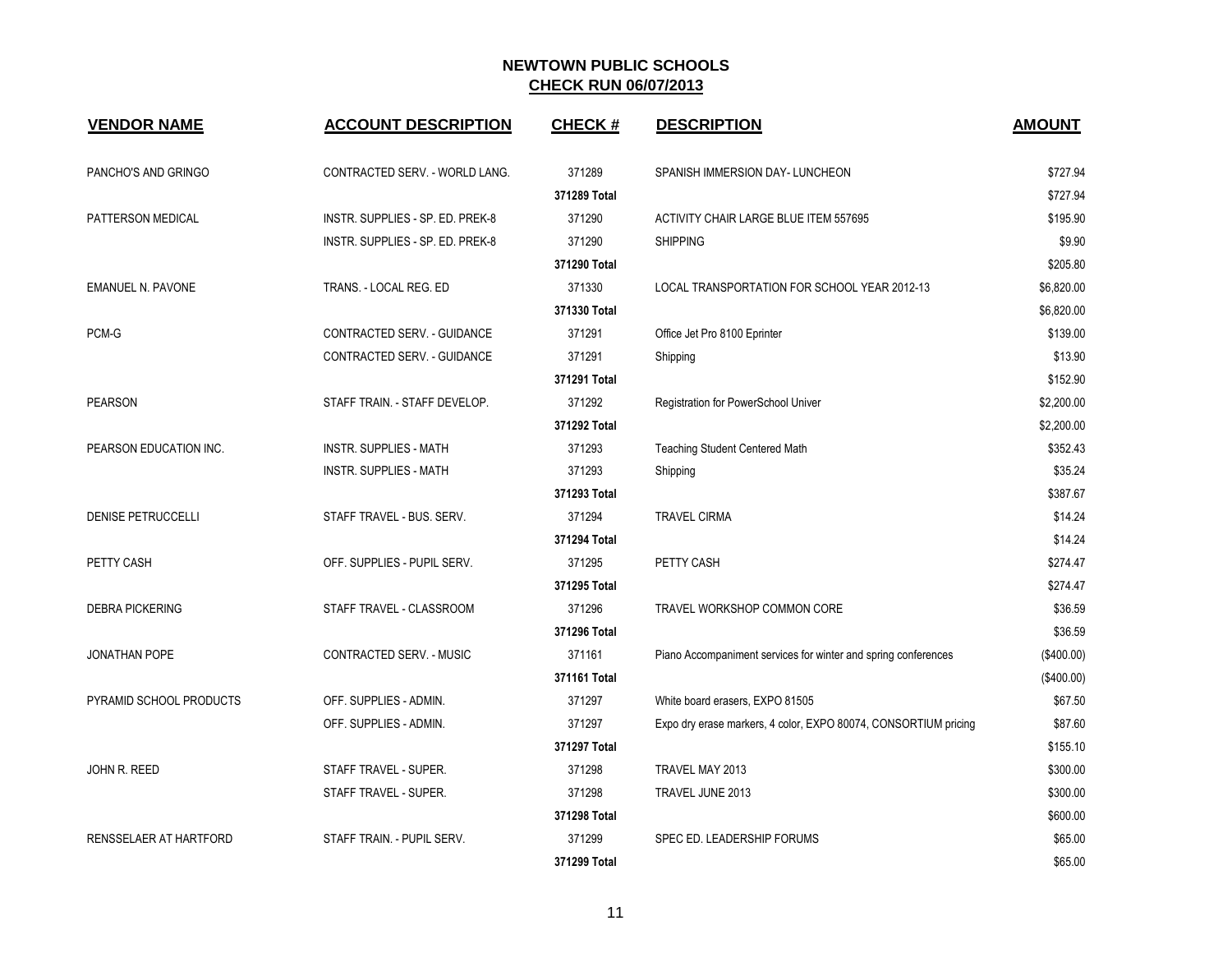| <b>VENDOR NAME</b>            | <b>ACCOUNT DESCRIPTION</b>       | <b>CHECK#</b> | <b>DESCRIPTION</b>                                 | <b>AMOUNT</b> |
|-------------------------------|----------------------------------|---------------|----------------------------------------------------|---------------|
| RENSSELAER AT HARTFORD        | STAFF TRAIN. - PUPIL SERV.       | 371300        | <b>REGISTRATION CONNCASE APRIL 4</b>               | \$160.00      |
|                               |                                  | 371300 Total  |                                                    | \$160.00      |
| DR. JANET ROBINSON            | STAFF TRAVEL - SUPER.            | 371301        | MONTHLY TRAVEL 2012/13                             | \$400.00      |
|                               |                                  | 371301 Total  |                                                    | \$400.00      |
| ROSETTA STONE LTD.            | OTHER SUPPLIES - STAFF DEVELOP.  | 371302        | USB Microphone Headset ITEM # 50984                | \$72.00       |
|                               |                                  | 371302 Total  |                                                    | \$72.00       |
| <b>RUGG'S RECOMMENDATIONS</b> | INSTR. SUPPLIES - GUIDANCE       | 371303        | 30th Edition of Rugg s Recommendations             | \$22.00       |
|                               | INSTR. SUPPLIES - GUIDANCE       | 371303        | Purchase Order processing fee. NO SHIPPING         | \$6.00        |
|                               |                                  | 371303 Total  |                                                    | \$28.00       |
| KRISTI SACCO PSY.D. LLC       | PROF. SERV. - PSYCH/MED. EVAL.   | 371304        | PROF. SERV. - PSYCH/MED. EVAL.                     | \$190.00      |
|                               |                                  | 371304 Total  |                                                    | \$190.00      |
| SAFETY-KLEEN SYSTEMS INC.     | <b>EQUIP RENTAL - B&amp;G</b>    | 371305        | PARTS SOLVENT WASHER RENTAL - MAINT SHOP           | \$256.89      |
|                               |                                  | 371305 Total  |                                                    | \$256.89      |
| <b>NELSON M. SANTOS</b>       | STAFF TRAVEL - INFO. TECH.       | 371306        | TRAVEL MAY 2013                                    | \$53.96       |
|                               | STAFF TRAVEL - INFO. TECH.       | 371306        | <b>TRAVEL APRIL 2013</b>                           | \$47.74       |
|                               |                                  | 371306 Total  |                                                    | \$101.70      |
| <b>SCHOOL SPECIALTY</b>       | OFF. SUPPLIES - ADMIN.           | 371307        | Security items-SEE ATTACHED-key rings, key cabinet | \$10.71       |
|                               | INSTR. SUPPLIES - CLASSROOM      | 371307        | Supplies: white boards, erasers, chalk, cards      | \$562.28      |
|                               |                                  | 371307 Total  |                                                    | \$572.99      |
| CAROL CARDILLO SKOLAS         | STAFF TRAVEL - CLASSROOM         | 371308        | <b>SCHOOL CLEMATE CONF</b>                         | \$82.49       |
|                               |                                  | 371308 Total  |                                                    | \$82.49       |
| STAPLES ADVANTAGE             | REPAIRS - TECH ED.               | 371309        | PANASONIC DVD PLAYER-106414-VDV--S68               | \$52.46       |
|                               |                                  | 371309 Total  |                                                    | \$52.46       |
| STEPNEY HARDWARE INC.         | <b>B&amp;G SUPPLIES - MAINT.</b> | 371310        | PAINT / PAINT SUPPLIES - MAINT SUPPLIES            | \$17.17       |
|                               | <b>B&amp;G SUPPLIES - MAINT.</b> | 371310        | PAINT / PAINT SUPPLIES - MAINT SUPPLIES            | \$187.75      |
|                               | <b>B&amp;G SUPPLIES - MAINT.</b> | 371310        | PAINT / PAINT SUPPLIES - MAINT SUPPLIES            | \$139.99      |
|                               | <b>B&amp;G SUPPLIES - MAINT.</b> | 371310        | PAINT / PAINT SUPPLIES - MAINT SUPPLIES            | \$9.19        |
|                               | <b>B&amp;G SUPPLIES - MAINT.</b> | 371310        | PAINT / PAINT SUPPLIES - MAINT SUPPLIES            | \$129.24      |
|                               |                                  | 371310 Total  |                                                    | \$483.34      |
| SUPERIOR CLEANERS AND TAILORS | INSTR. SUPPLIES - SP. ED. PREK-8 | 371311        | <b>HOUSEHOLD</b>                                   | \$16.43       |
|                               | INSTR. SUPPLIES - SP. ED. PREK-8 | 371311        | DRY-CLEANING                                       | \$15.45       |
|                               | INSTR. SUPPLIES - SP. ED. PREK-8 | 371311        | DRY-CLEANING                                       | \$15.45       |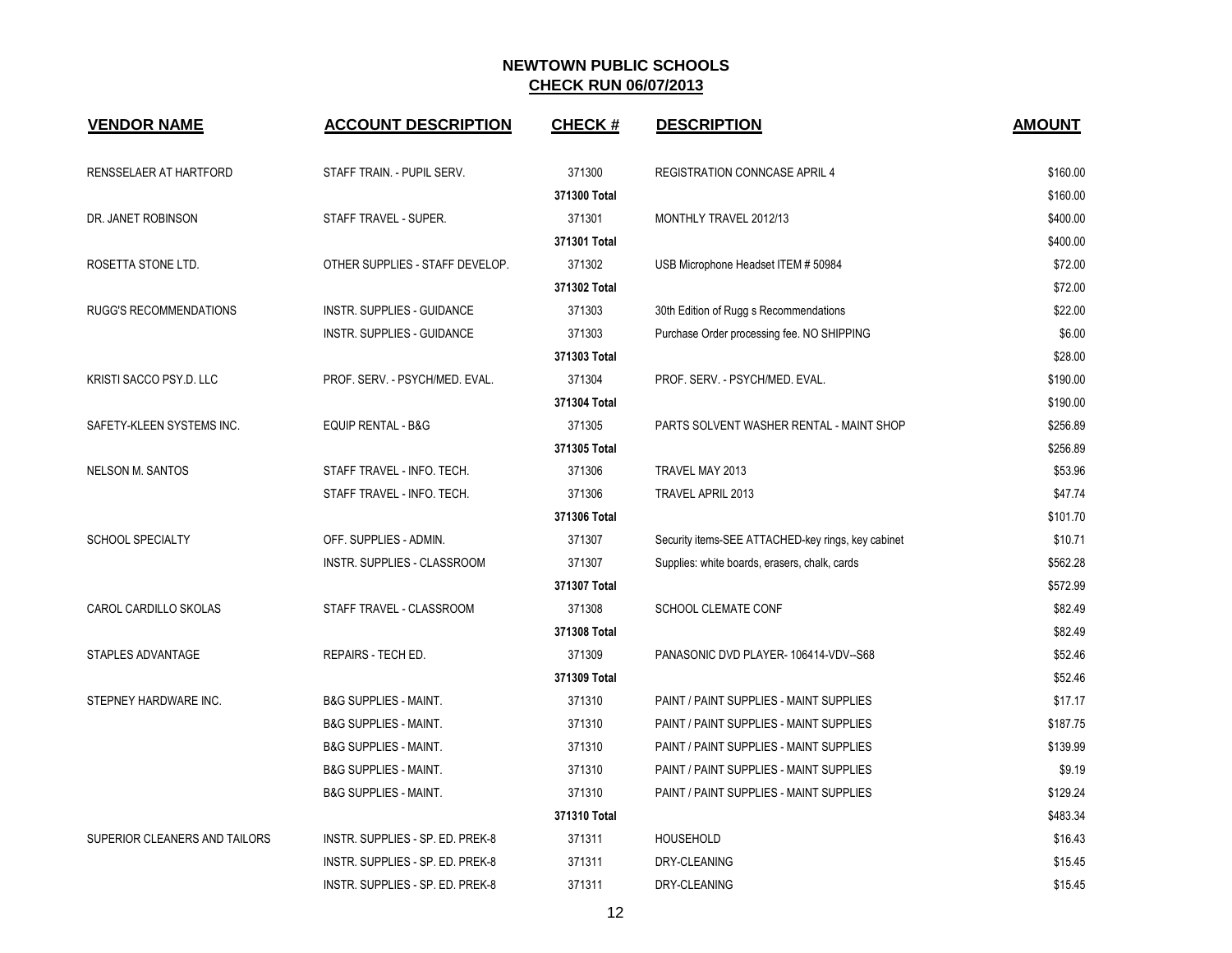| <b>VENDOR NAME</b>                  | <b>ACCOUNT DESCRIPTION</b>       | <b>CHECK#</b> | <b>DESCRIPTION</b>                                                 | <b>AMOUNT</b> |
|-------------------------------------|----------------------------------|---------------|--------------------------------------------------------------------|---------------|
| SUPERIOR CLEANERS AND TAILORS       | INSTR. SUPPLIES - SP. ED. PREK-8 | 371311        | DRY-CLEANING                                                       | \$15.45       |
|                                     | INSTR. SUPPLIES - SP. ED. PREK-8 | 371311        | DRY-CLEANING                                                       | \$15.45       |
|                                     |                                  | 371311 Total  |                                                                    | \$78.23       |
| SYSTEM MANAGEMENT PLANNING INC.     | TECH. SOFTWARE - INFO. TECH.     | 371312        | Upgrade for Symantec Norton Ghost                                  | \$676.70      |
|                                     |                                  | 371312 Total  |                                                                    | \$676.70      |
| <b>TARRYWILE PARK &amp; MANSION</b> | CONTRACTED SERV. - WORLD LANG.   | 371313        | RENTAL OF TARRYWILE PARK AND MANSION                               | \$360.00      |
|                                     |                                  | 371313 Total  |                                                                    | \$360.00      |
| <b>TEACHER'S DISCOVERY</b>          | INSTR. SUPPLIES - WORLD LANG.    | 371314        | Various instructional items per attached order form.               | \$330.86      |
|                                     | INSTR. SUPPLIES - WORLD LANG.    | 371314        | Shipping charge                                                    | \$39.70       |
|                                     |                                  | 371314 Total  |                                                                    | \$370.56      |
| <b>TORRCO</b>                       | B. & G. REPAIRS - RIS.           | 371315        | LAV REPAIRS - RIS                                                  | \$423.60      |
|                                     | B. & G. REPAIRS - M.S.           | 371315        | LAV REPAIRS - NMS                                                  | \$43.44       |
|                                     | B. & G. REPAIRS - H.S.           | 371315        | LAV REPAIRS - NHS                                                  | \$239.07      |
|                                     |                                  | 371315 Total  |                                                                    | \$706.11      |
| <b>TRIARCO</b>                      | <b>INSTR. SUPPLIES - ART</b>     | 371318        | Assorted Art Supplies (Please See Attached)                        | \$52.90       |
|                                     |                                  | 371318 Total  |                                                                    | \$52.90       |
| TRI-LIFT INC.                       | REPAIRS - MAINT.                 | 371317        | WAREHOUSE FORKLIFT MAINTENANCE                                     | \$155.53      |
|                                     |                                  | 371317 Total  |                                                                    | \$155.53      |
| USI EDUCATION & GOVERNMENT SALES    | INSTR. SUPPLIES - CLASSROOM      | 371319        | Laminate film, hot,#7669,1.5 mill, 500 ft, 25 in wide, 1 inch core | \$954.00      |
|                                     | INSTR. SUPPLIES - CLASSROOM      | 371319        | shipping/handling                                                  | \$120.99      |
|                                     |                                  | 371319 Total  |                                                                    | \$1,074.99    |
| UTILITY COMMUNICATIONS INC.         | STAFF TRAIN. - SECURITY          | 371320        | Motorola 2200 Lion IMP Battery for XPR6500 Two Way Radio, NHS      | \$95.00       |
|                                     | SECURITY MAINT.                  | 371320        | Shipping, UPS Ground to NHS                                        | \$15.00       |
|                                     |                                  | 371320 Total  |                                                                    | \$110.00      |
| <b>VERIZON WIRELESS</b>             | <b>TELEPHONE &amp; CABLE</b>     | 371321        | TELPH 2012/13                                                      | \$3,916.24    |
|                                     |                                  | 371321 Total  |                                                                    | \$3,916.24    |
| SUSAN H. VOGELMAN                   | CONTRACTED SERV. - MUSIC         | 371322        | sessions with music teacher(playing piano)                         | \$520.00      |
|                                     |                                  | 371322 Total  |                                                                    | \$520.00      |
| DAVID WAHHAGOT                      | STAFF TRAVEL - ADMIN.            | 371323        | TRAVEL POLICE RELATIONS CLASS                                      | \$45.09       |
|                                     |                                  | 371323 Total  |                                                                    | \$45.09       |
| XIAOFEI WANG                        | STAFF TRAVEL - CLASSROOM         | 371324        | PARKING CONF.                                                      | \$60.00       |
|                                     |                                  | 371324 Total  |                                                                    | \$60.00       |